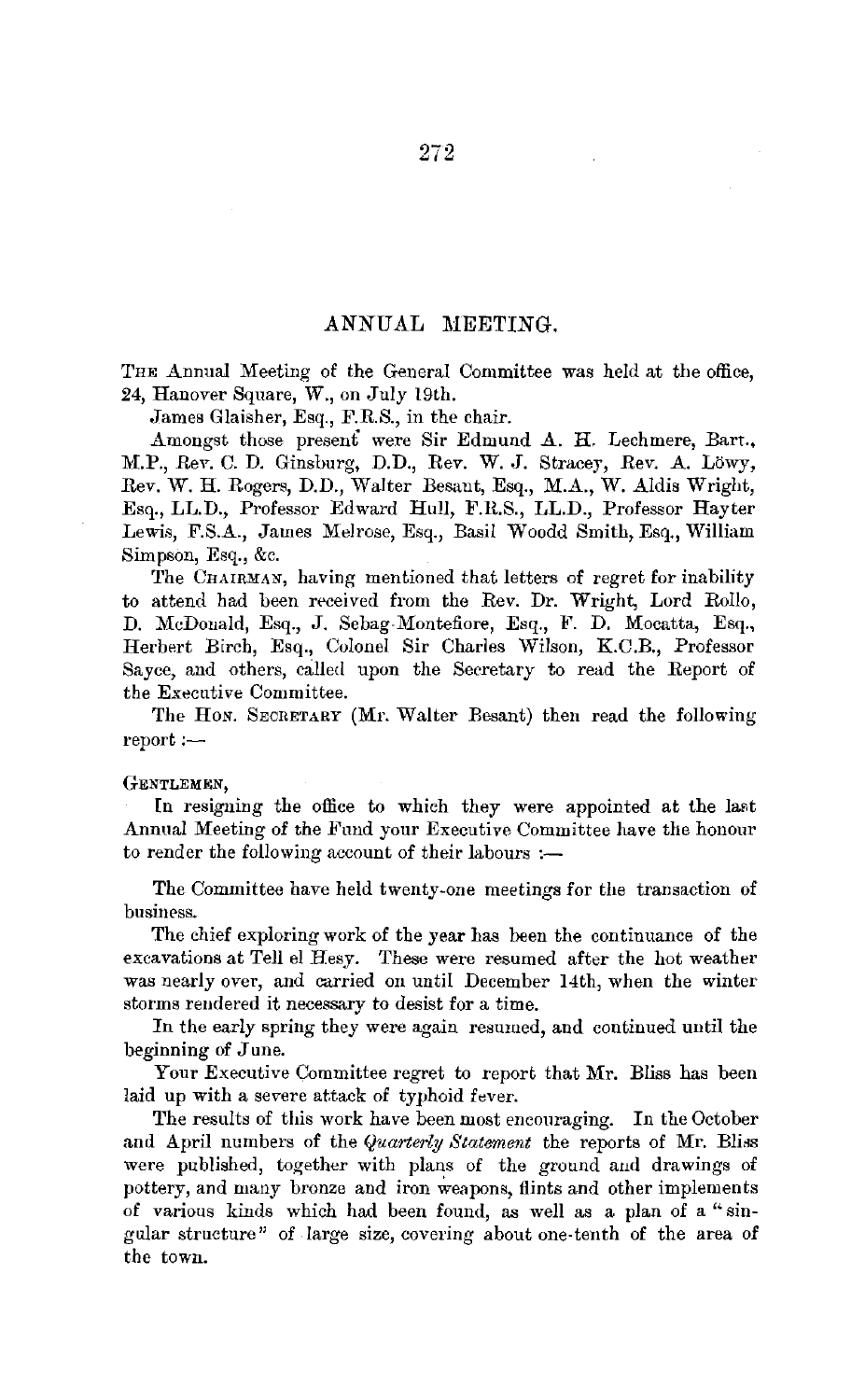Mr. Bliss has since reported the discovery of a "small fine stone, bearing a fine cuneiform\_ inscription," and of several scarabs, beads and cylinders.

From the casts and squeezes sent home Professor Sayce has been able to decipher the inscription, respecting which he thus writes :-

## " QUEEN'S COLLEGE, OXFORD.

"The discovery which **Mr.** Bliss has just made at Tell el Hesy is by far the most important that has yet been made in Palestine. Dr. Flinders Petrie ought to be especially gratified, as it verifies, in the most striking manner, not only his theory that Tell el Hesy represents the site of Lachish, but also his conclusions as to the relative ages of the strata of which the Tell is composed.

"The cuneiform tablet discovered by Mr. Bliss is in the same handwriting as those in the Tell el Amarna collection, which were sent from the south of Palestine. The forms of the characters are the same, as are also the formulæ and the peculiarities of grammar. We have in it one of the letters which were written to the Egyptian Governor of the Amorite city of Lachish in the century before the Exodus.

"The casts and squeezes forwarded by Mr. Bliss are excellent, but until the original can be examined, several of the characters, more especially at the edges, must remain uncertain. So far as I can read the text it is as follows :-

"' [To] the Governor [I] O my father, prostrate myself at thy feet. Verily thou knowest that Baya (?) and Zimrida have received thv orders (I), and Dan-Hadad says to Zimrida, "0, my father, the city of Yarami sends to me, it has given me 3 masar and 3... and 3 faulchions." Let the eountry of the King know that I stay ; and it has acted against me, but till my death I remain. As for thy commands  $(1)$  which I have received, I cease hostilities, and have despatched these [men] and Rabi-iluma. [Let the King  $(?)$ ] send his [messenger(?)] to this country to [strengthen me $(2)$ ].'

"The meaning of some of the words is unfortunately doubtful, and I have marked lacunæ by brackets.

"The city of Yarami may be the Jarmuth of the Old Testament, Jarmuth being a plural, of which Yarami would be the singular. We learn from one of the letters sent by the King of Jerusalem to Egypt and discovered at Tell el Amarma, that Zimrida was the Governor of Lachish, where he was murdered by some of his own people. I have given a translation of the letter in the last volume of the new series of the "Records of the Past" (vol. v). It seems almost providential that the first cuneiform tablet discovered at Tell el Hesy should make mention of this very Zimrida.

"The smaller antiquities discovered by Mr. Bliss tell the same tale as the tablet. The Egyptian beads and scarabs belong to the age of the eighteenth dynasty, and among them is a bead bearing the name and title of "Teie, the royal wife." Teie was the wife of Amenophis III, and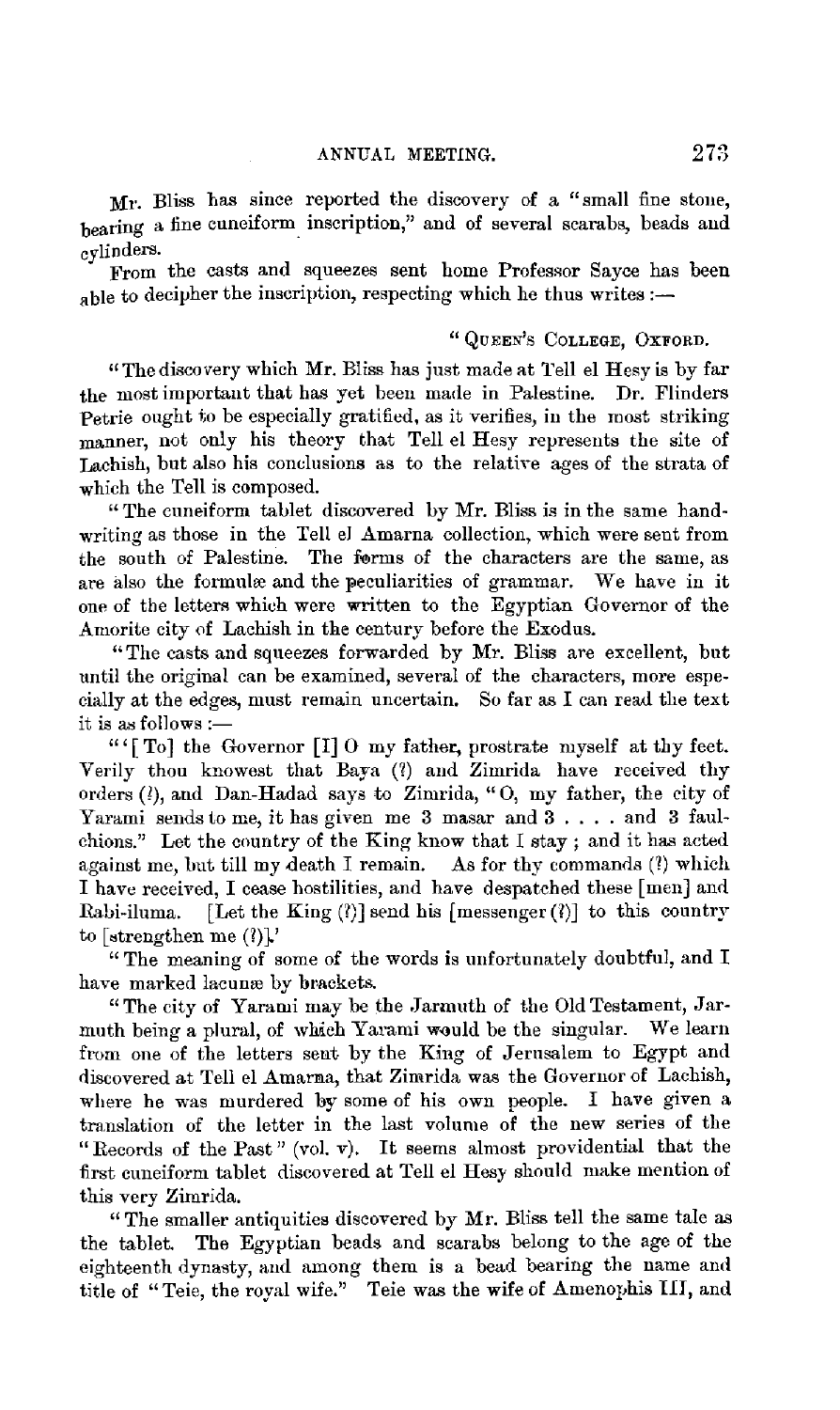the mother of Amenophis IV or Khu-u-Aten, the two kings to whom the Tell-el-Amarna correspondence was addressed

"Even more interesting to me are the Babylonian cylinders and their imitations. They testify to the long and deep influence and authority of Babylon in Western Asia, and throw light on the prehistoric art of Phcenicia and Cyprus. The cylinders of native Babylonian manufacture belong to the period B.c. 2000-1500; the rest are copies made in the west. One of these is of Egyptian porcelain, and must have been manufactured in Egypt, in spite of its close imitation of a Babylonian original ; others are identical with the cylinders found in the prehistoric tombs of Cyprus and Syria, and so fix the date of the latter. On one of them are two centaurs arranged heraldically, the human faces being shaped like those of birds. European archæologists will be interested in learning that among the minor objects are two amber beads.''

As it is evident that the excavations have now reached a level where important objects may be discovered, and perhaps the "library" of cuneiform writings predicted by Professor Sayce be brought to light, measures have been taken by your Committee to prevent any searching of the ruins by unauthorised persons during the period when the work is necessarily suspended. It is hoped that the excavations will be renewed in October.

Herr Schick has continued his useful labours in and around Jerusalem, examining and noting anything of importance brought to light in the various building operations which have been carried on, or which have been discovered through excavations made for the purpose.

One of the most interesting of these is a series of rock chambers, &c., in the hill now known as "Nicophorieh," west of Jerusalem, which Mr. Schick is disposed to regard as the long-sought-for "Monuments of Herod." Accurate plans aud sections of the spot were published in the *Quarterly Statement* of April last, together with drawings of architectural ornamentations and photograph3 of two sarcophagi found in the Tomb Chambers.

Much attention having been drawn to a tomb, believed by the late General Gordon to be the tomb of our Lord, situate at the foot **of** the hill over Jeremiah's Grotto, which has recently come to be called the "Skull Hill," Mr. Schick was requested by your Committee to examine and report upon the same, and his account of it, with plans and section, were published in the April *Quarterly Statement.* 

The ancient pool in the upper part of the Kidron Valley, which was partially examined many years ago by Sir Charles Wilson, has been more fully explored by Herr Schick, and several shafts sunk with a view to ascertaining its extent and boundaries, and whether any indications of its water having been conveyed into the city now remain.

Amongst the labours of Mr. Schick on behalf of the Fund may also be mentioned his examination of certain ancient remains at the north-west corner of the City of Jerusalem, which he thinks may show that in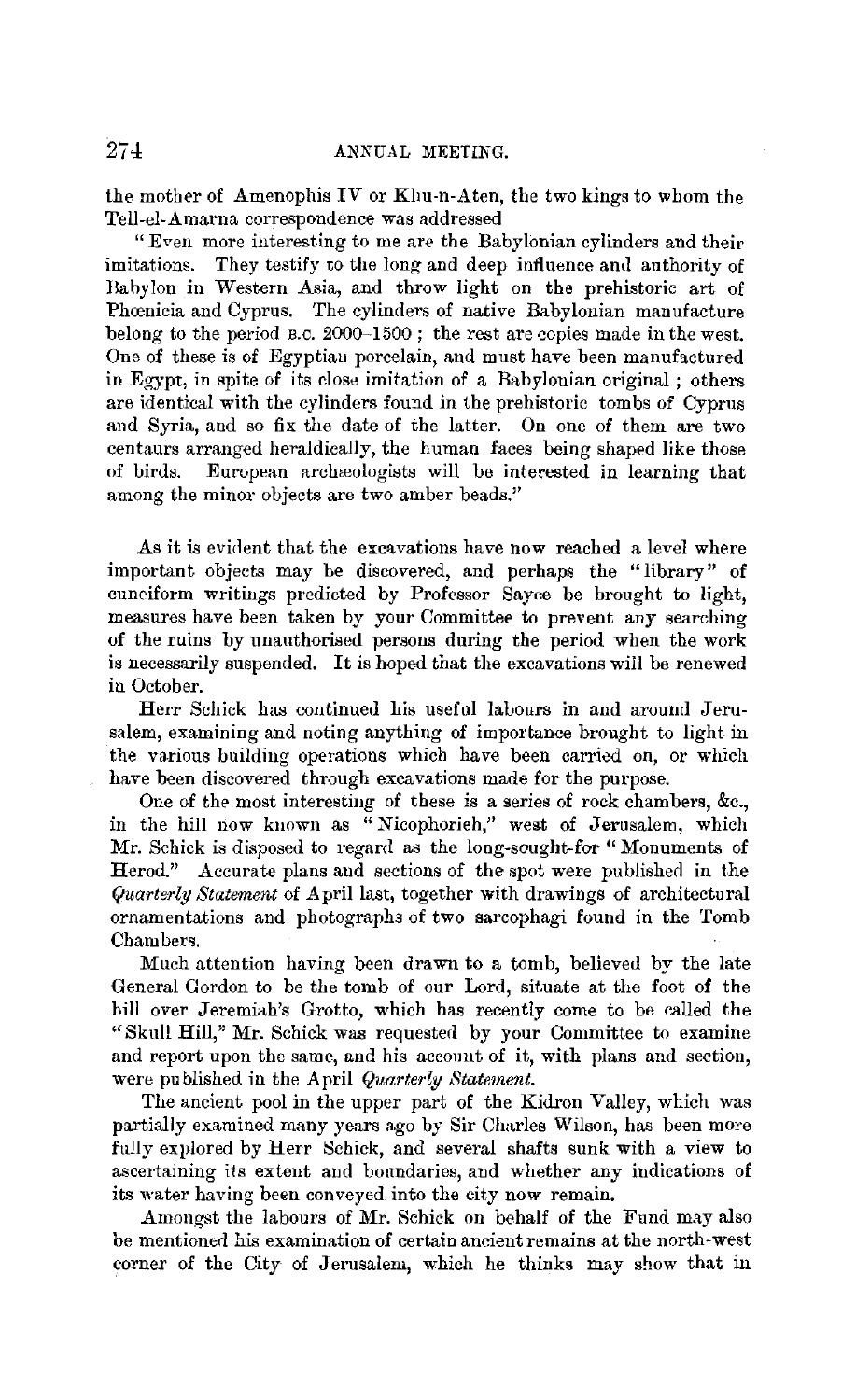remote times the city extended to that point; and a careful examination of the buildings outside the "Double Gate," which resulted in the discovery of some ancient masonry.

The meteorological observations are being carefully continued at Jerusalem and Tiberias, and Mr. Glaisher, our Chairman, has bestowed much time and care in preparing the results for publication, and drawing up a comparison between them and the results of similar observations in England.

Mr. G. Robinson Lees, of Jerusalem, has collected a considerable number of ancient pottery lamps, and one or two pottery masks, accounts of which he has kindly sent to the Fm1d.

Your Executive Committee are able to report that the arrangement of the Museum has been completed, and that the numerous objects of interest in possession of the Fund can now be seen at the office.

They have to lament the loss by death during the last twelve months of the following members of the General Committee :- His Grace the Duke of Devonshire, Sir John Coode, Oliver Heywood, Esq., John Murray, Esq., the Rev. Henry Allon, D.D., and of the Rev. Greville J. Chester, who was for many years a valued friend and supporter of the Fund, and who rendered important assistance in arranging the Museum.

The death is announced in the "Times" of to-day of Mr. John MacGregor-Rob Roy-who was one of the oldest members of the society. He joined the Executive Committee in June, 1866, exactly one year after the fouudation of the Society, and continued on the Committee until about three years ago, when his failing health obliged him to retire. No one ever took a keener interest in the Society's work than John MacGregor.

His book, "The Rob Roy on the Jordan," has passed through many editions, and is still a popular work

They have also to regret the loss by death of many of their old subscribers who helped on the work of the Fund from its commencement.

Since the date of the last Annual Meeting 148 new subscribers have been added to the list.

With the view of rendering the work of the Fund better known your Executive Committee resolved to arrange for the delivery of a series of lectures respecting it during the London season. The large room of the Royal Medical Society, a few doors from the office of the Fund, was hired for the purpose, and lectures were delivered, the first by Colonel Sir Charles Wilson, K.C.B., the President, His Grace the Archbishop of Canterbury, presiding, the others by Major Conder, D.C.L., the Rev Canon Tristram, LL.D., Walter Besant, Esq., M.A., the Rev. W. Wright, D.D., W. M. Flinders Petrie, Esq., D.C.L., and the Rev. Canon Dalton, C.M.G. Your Executive Committee desire to tender their cordial thanks to these gentlemen for the valuable service they have thus rendered to the Fund.

Amongst the papers published in the *Quarterly Statement* since the last Annual Meeting may be mentioned  $:$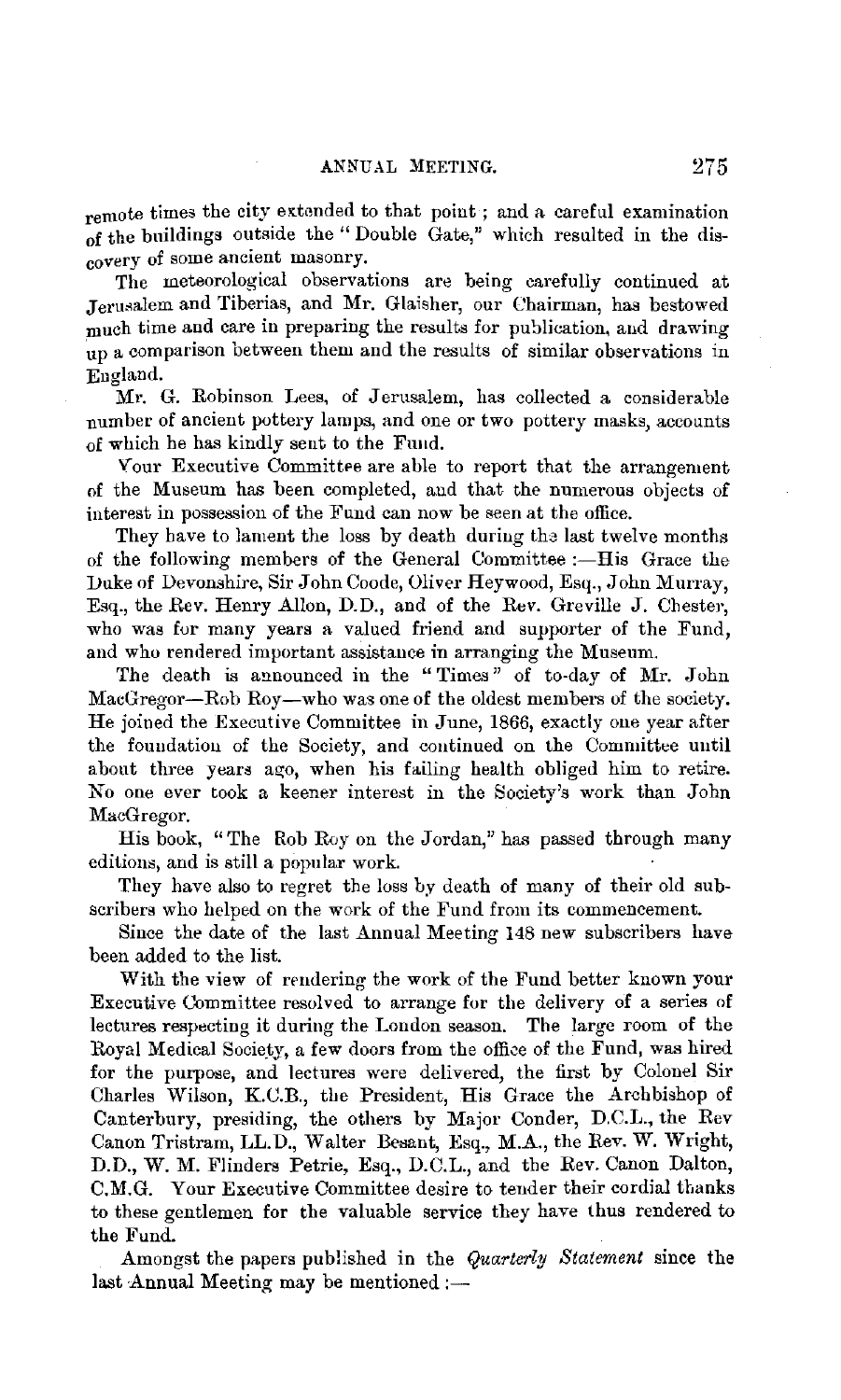By Dr. Flinders Petrie-

" Notes on Chisel Marks at Jerusalem" ; "Tomb Cutters' Cubits at Jerusalem " ; " Note on the Results at Tell el Hesy."

By Baurath Schick-

" Foundation of present City Wall" ; "Remains of Old Wall inside City"; "Ancient Conduit from North-west of Jerusalem"; "Old Pool in Upper Kidron Valley"; "Remarkable Rock-cut Tomb in Wâdy-el-Jôz"; "Discoveries near the North-west Corner of the City": "The Buildings South of the Double Gate": "Chisel Marks at the Cotton Grotto"; "Recent Discoveries at Nicophorieh"; " Gordon's Tomb" ; &c.

By F. J. Bliss, B.A.-

Two "Reports of the Excavations at Tell el Hesy" (Lachish) ; "Excavating from its Picturesque Side" ; "The Maronites"; &c.

By Professor T. Hayter Lewis-

" Additional Note on St. Stephen's Church."

By G. Robinson Lees--

" Notes on Potters' Marks, &c."; "On Lamps, &c."

By Rev. J. E. Hanauer-

" Was there a Street of Columns in Jerusalem"; "On the Site of Calvary"; &c.

By Rev. G. E. Post, M.D., M.A.-

" Second Journey to Palmyra."

By James Glaisher, Esq., F.R.S.-

" On the Monthly and Aunual Mean Temperature of the Air in Palestine and England in the ten years ending 1889 "; "On the Fall of Rain, the Amount of Cloud, and Frequency of Cloudless Skies at Sarona in the ten years ending 1889" ; "On the Direction of the Wind at Sarona in the ten years 1880 to 1889."

By Professor West, M.A.-

" Barometrical Determination of Heights in Lebanon, Anti-Lebanon, and on Hermon."

By Professors Neubauer and Clermont-Ganneau--

" The Hebrew Phoenician Inscription from Tell el Hesy."

By M. Lortet-

" Researches on the Pathogenic Microbes of the Mud of the Dead Sea."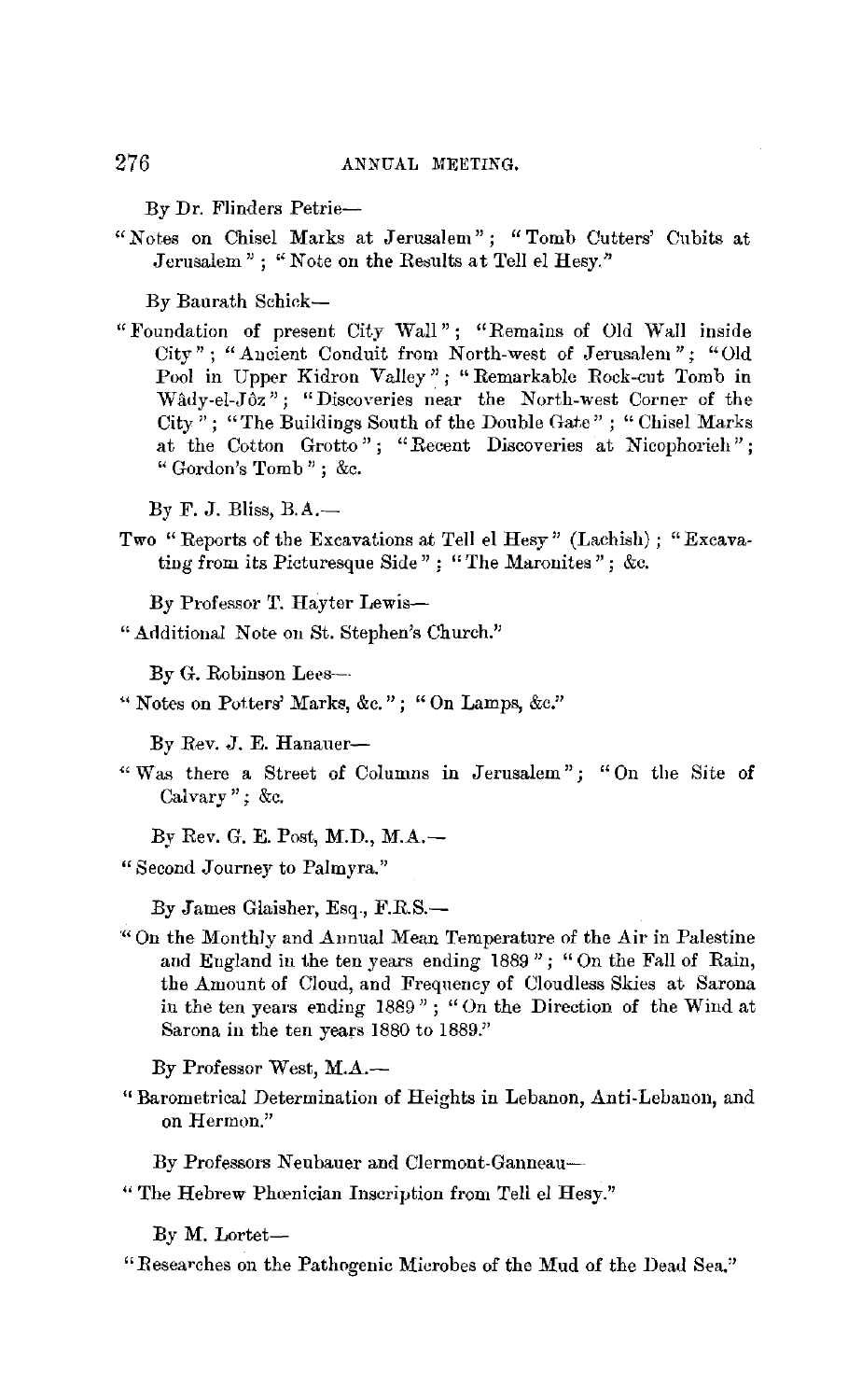By Major Conder, D.C.L., LL.D., RE.-

" The Lachish Text"; "The Lachish Ruins"; "The Sinaitic Inscriptions" ; "Alosha Elishah, Translation of a Phoenician Inscription"; "Recent Hittite Discoveries" ; &c.

By the Rev. H. G. Tomkins-

" Dinhabah; a New Identification."

By the Rev. W. F. Birch-

" Sennacherib's Catastrophe at Nob."

Your Executive Committee desire again to record their special thanks to the Honorary Secretaries for their efforts so cheerfully and readily given on behalf of the Society's work.

It is proposed that the following gentlemen be invited to become members of the General Committee :-

> Lord Cranbrook. Sir W. Q. Ewart, Bart. John Pollard, Esq.

The following is the Balance Sheet for the year ending 1891, which was published in the April *Quarterly Statement* :-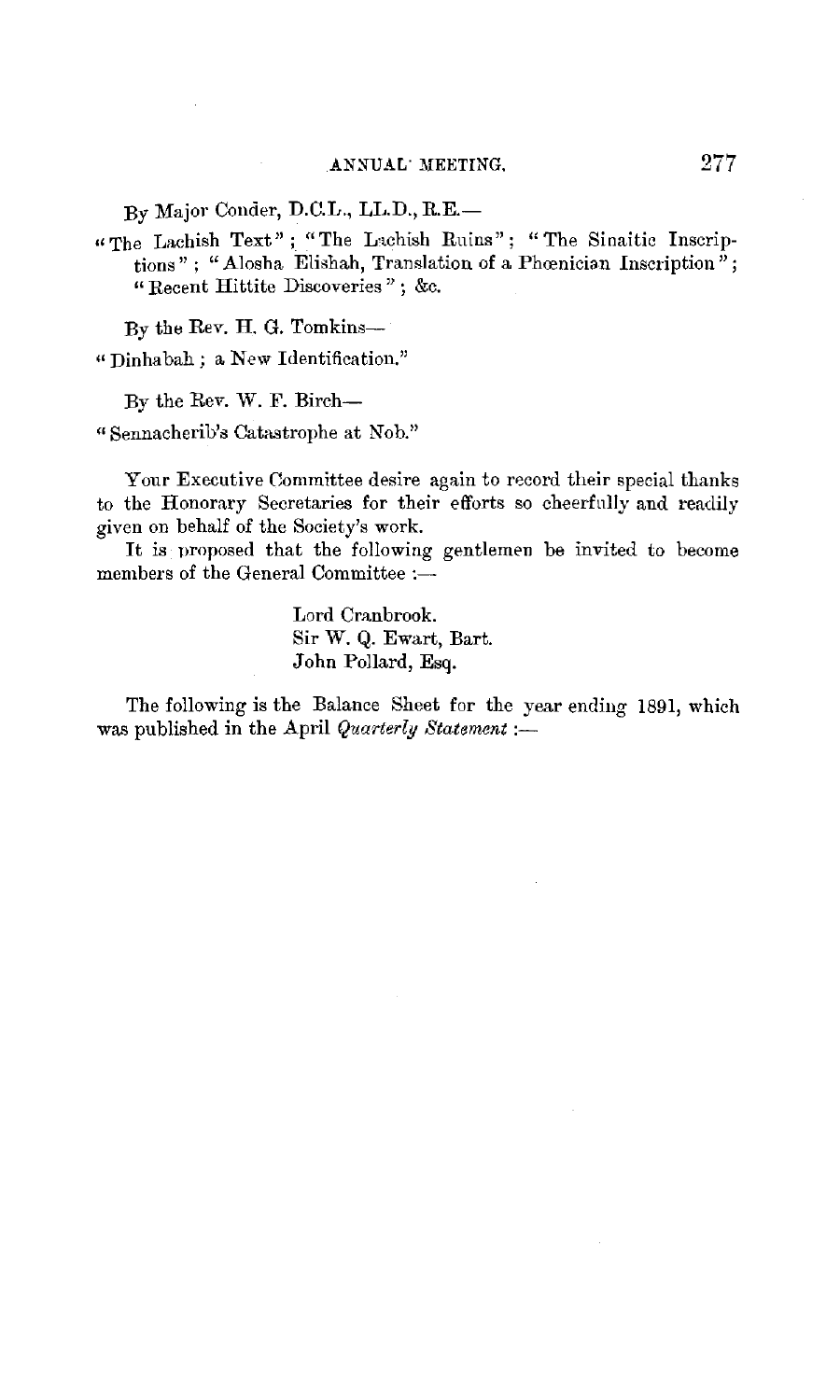# BALANCE SHEET FOR THE YEAR ENDING 31st DECEMBER, 1891.

| RECEIPTS.                                                                                                                                               |                                                    | EXPENDITURE.                                                                                                                                                                                                        |                        |         |
|---------------------------------------------------------------------------------------------------------------------------------------------------------|----------------------------------------------------|---------------------------------------------------------------------------------------------------------------------------------------------------------------------------------------------------------------------|------------------------|---------|
| To Balance in Bank 31st December, 1890                                                                                                                  | £<br>s. d.<br>7<br>811<br>-7                       | By Exploration<br>$\ddot{\phantom{a}}$<br>$\bullet$<br>                                                                                                                                                             | £<br>850 18 6          | s, d    |
| Subscriptions<br>Donations and<br>$\sim$ $\sim$<br>Proceeds of Lectures<br>$\ddot{\phantom{a}}$<br>$\ddot{\phantom{a}}$                                 | 1,637 13 11<br>13 8<br>- 5<br>$\ddot{\phantom{a}}$ | Binding, including<br>Printing and<br>Quarterly<br>Statement                                                                                                                                                        | 719 8 9                |         |
| Sales of Maps<br>$\bullet$ $\bullet$<br>$\ddot{\phantom{0}}$<br>$\ddot{\phantom{0}}$<br>Sales of Memoirs of Western and<br>Eastern                      | 183 10 2                                           | Maps, Lithographs, Photographs, Illustrations,<br>&c., including those for the Quarterly State-<br>ment                                                                                                             |                        | TVONNY  |
| Palestine and other Books published by the<br>Society<br>$\bullet$<br>$\ddot{\phantom{a}}$<br>$\bullet$<br>$\ddot{\phantom{a}}$<br>$\ddot{\phantom{a}}$ | 759 11 2<br>$\ddot{\phantom{a}}$                   | <b>SALE</b><br>$\mathbf{r}$ and $\mathbf{r}$ and $\mathbf{r}$ and $\mathbf{r}$<br>$\bullet$<br>$\ddot{\bullet}$<br>Management, including Rent, Salaries, Wages,<br>Insurance.<br>Stationery,<br>Advertising,<br>and | $23911$ $0\frac{1}{2}$ |         |
| Sales of Photographs and Slides.<br>$\ddot{\phantom{0}}$                                                                                                | $45\,18$<br>$\Omega$<br>$\ddot{\phantom{1}}$       | Sundries<br>$\sim$<br>$\ddot{\phantom{a}}$<br>$\sim$ $\sim$<br>Postage and Carriage of Quarterly Statements,                                                                                                        | 656 0 2                | MEETING |
|                                                                                                                                                         |                                                    | Books and Maps<br>$\sim$ $\sim$<br>$\bullet$<br>$\ddot{\phantom{a}}$                                                                                                                                                | $\ldots$ 131 3 5       |         |
|                                                                                                                                                         |                                                    | Museum Fittings and Removal of Office                                                                                                                                                                               | $\ldots$ 121 14 1      |         |
|                                                                                                                                                         |                                                    | Liabilities paid off, due at end of 1890<br>$\bullet$ $\bullet$                                                                                                                                                     | 418 7 0                |         |
|                                                                                                                                                         |                                                    | Balance in Bank 31st Decem-<br>ber, $1891$<br>$$ £314 6 3<br><b>Contract Contract Contract</b>                                                                                                                      | $\ldots$ 314 6 3       |         |
|                                                                                                                                                         |                                                    | Less Subscriptions paid in<br>advance on account of 1892<br>17<br>56                                                                                                                                                |                        |         |
|                                                                                                                                                         | $\pm 3.451$ 9 3                                    | Net Balance<br>297<br>$\mathbf{0}$<br>-9                                                                                                                                                                            | $£3,451$ 9 3           |         |

 $\sim$ 

 $825$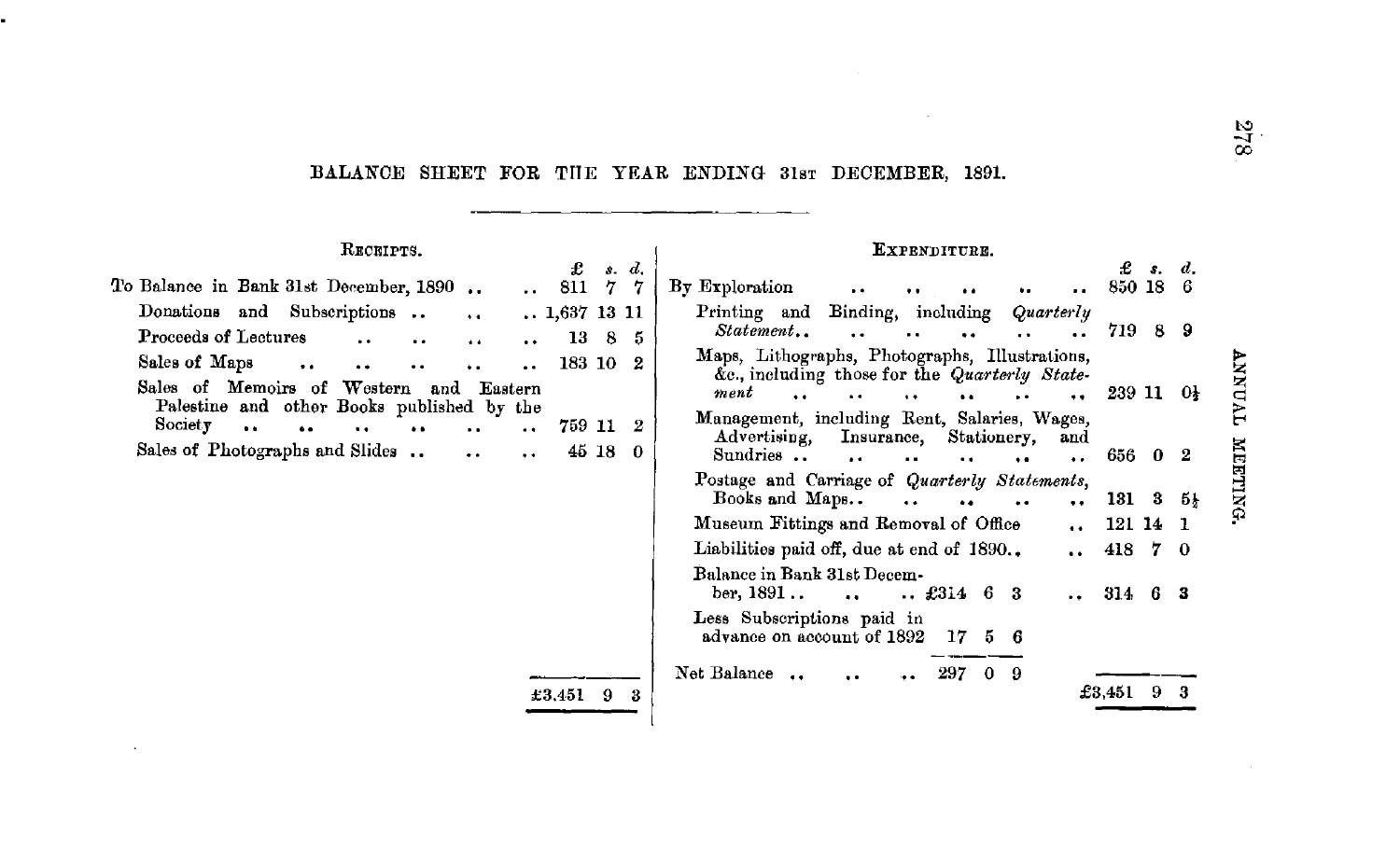### TREASURER'S STATEMENT.

It will be seen that the total expenditure on exploration was £850 18s. 6d. The very heavy sums paid for printing, binding, maps, lithographs, illustrations, photographs, &c., fur the most part represent books and maps publiehed by and sold by the Fund, and the *Quarterly Statement* distributed among the subscribers gratuitously.

In the statement of assets and liabilities, it will be seen that a large amount of these publications, for nearly all of which there is a steady demand, remains on band.

Special expenses were incurred during the year in consequence of the offices of the Fund being removed to 24, Hanover Square. During the quarter in which this took place rent had to be paid for both the old and present offices.

- Outstanding liabilities to the amount of £418 were paid off during the year.

| ASSETS.<br>$\pounds$ s. d.                  |   | LIABILITIES.<br>£<br>d.                       |  |
|---------------------------------------------|---|-----------------------------------------------|--|
| Balance in Bank<br>314 6 3                  |   | $\mathcal{R}_{-}$<br>Printing, Lithographing, |  |
| Stock of Books, Maps,                       |   | Rent, and Current Ex-                         |  |
| Photos, &c., on $\text{rand} \dots 1,500$ 0 |   |                                               |  |
| Surveying Instruments<br>100                | 0 | Excavations.                                  |  |
| Show Cases, Furniture                       |   |                                               |  |
| and Fittings<br>100                         |   |                                               |  |
| In addition to the above                    |   |                                               |  |
| there is the valuable                       |   |                                               |  |
| and unique collection of                    |   |                                               |  |
| antiques, models, &c.                       |   |                                               |  |
|                                             |   |                                               |  |

W. MORRISON,

The CHAIRMAN.-Gentlemen, I think I may remark that this report implies progress, decided progress. It indicates that most important find of the tablet, which holds out the hope of more important finds yet to come. The tablet is the most important discovery that we have made for a long time. I suppose the inscription on it is more ancient than the Moabite stone, I will ask whether any gentleman has any remark to make upon the report 1

Professor Löwy.--I beg to move that the report be received and adopted.

Professor  $H$ ULL. $-I$  have great pleasure, sir, in seconding the resolution that this exceedingly interesting report be received and adopted. I am sorry to say I have not had many opportunities of attending the meetings of the General Committee up to this time, I believe only one, in fact, since  $1884$ , but I trust to be a better attendant in the future. I quite concur in what you said, that this report is of extreme interest, particularly from the finding of this very ancient tablet and inscription ; and it shows that if anyone is bold enough to venture to suggest that

*Treasurer.*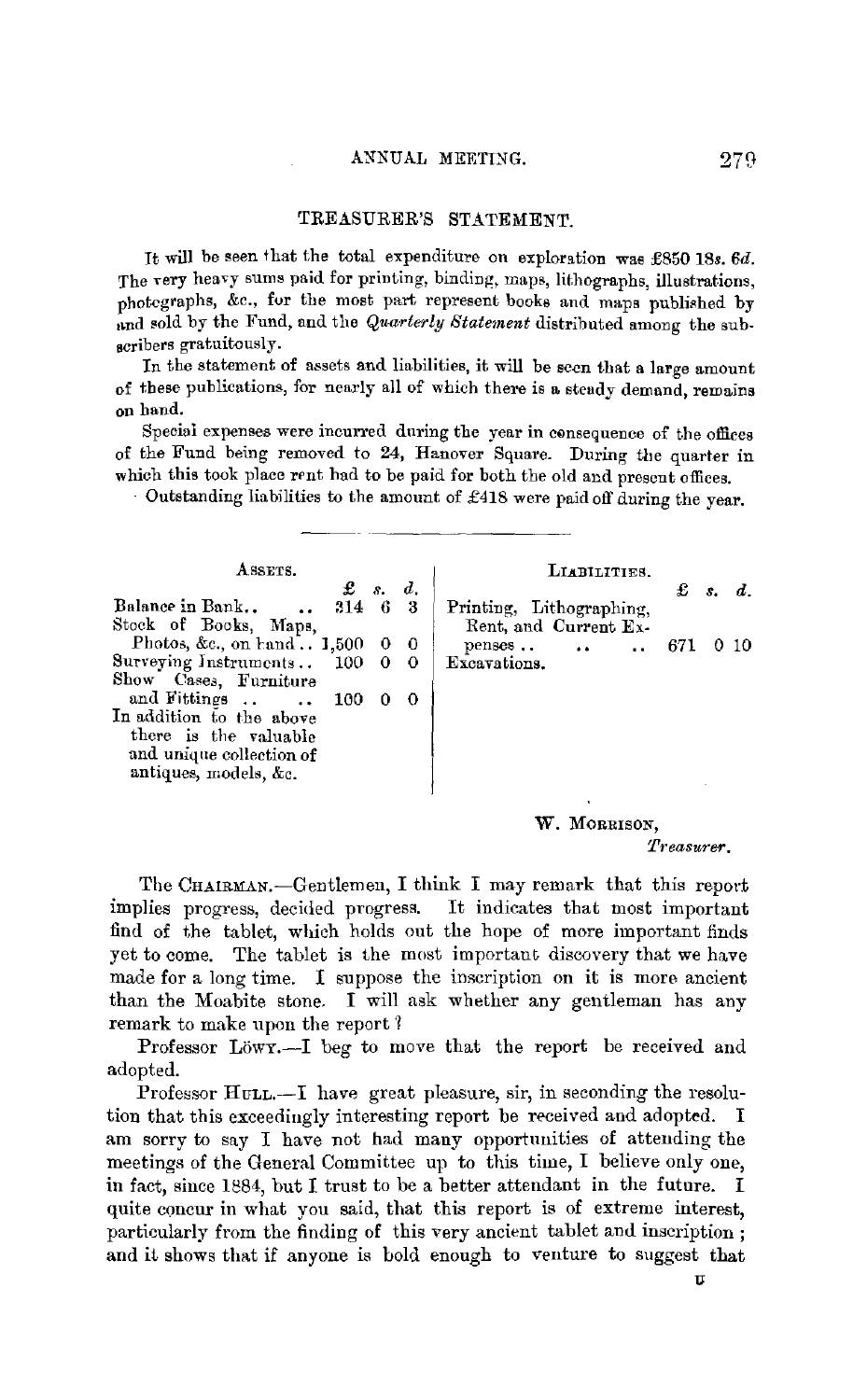Palestine has already yielded up all its treasures to the antiquary and historian, he is very much mistaken indeed. I concur with you also in supposing that what we have found is a foretaste of what may be found by further excavation.

The CHAIRMAY.-I should like to remark with respect to Professor Hull's statement that we have not exhausted Palestine, that I think those who heard Mr. Besant speak of the 27 years' progress will rather think we ara only upon the threshold of these discoveries. He, in his lecture, said none in that room would live long enongh to see all the future discoveries; still, we hope some of us will live to know some of them.

The resolution was put and carried unanimously.

Professor Löwy.<sup>-I</sup> have read many of the *Quarterly Statements*, as everyone else has who is interested in the Palestine Exploration Fund, and I have often regretted that there is no general index given to them. I do not speak in any spirit of fault finding. I believe we have all to be extremely grateful for the marvellous work which has been accomplished, but it would be of immense advantage to readers who are much occupied if an index were given to the series of *Statements* which have been published, either complete or devoted to the first ten volumes, and then another to the next ten, and so on. I am a great advocate of having in literary and historical works, and other works of research, a subject-index which guides me at once, without much loss of time, to what I am seeking, and it is not by a desire to facilitate laziness, but rather to help research that I beg leave on this occasion to propose for the consideration of the Executive Committee, whether it would not be possible to publish an index so as to help the students.

Mr. BESANT.-There is a general index to the *Quarterly Statements* up to 1881, and the desirability of bringing it up to the present date, has already been brought before the Executive Committee. Each number, however, has a table of contents, and an index is appended to each annual volume.

The CHAIRMAN.-No doubt the subject will be taken into consideration by the Executive Committee, and we thank Professor Lowy for bringing it forward.

And now, gentlemen, as to the series of lectures that we have had I think they have been unique. We hope to have them published about October. I am sure the lecturers deserve our thanks; the Executive Committee have mentioned this in the report which you have adopted, but I should like to move that the best thanks of this meeting he given to them for their kindness. Perhaps some gentleman who attended the lectures will second that.

Sir EDMUND LECHMERE.-I shall be very glad, having had the honour of presiding at one of the lectures, to second such a resolution as you have indicated. The one that I attended was of immense interest, by Dr. Tristram, and I am sure everybody must have been delighted. I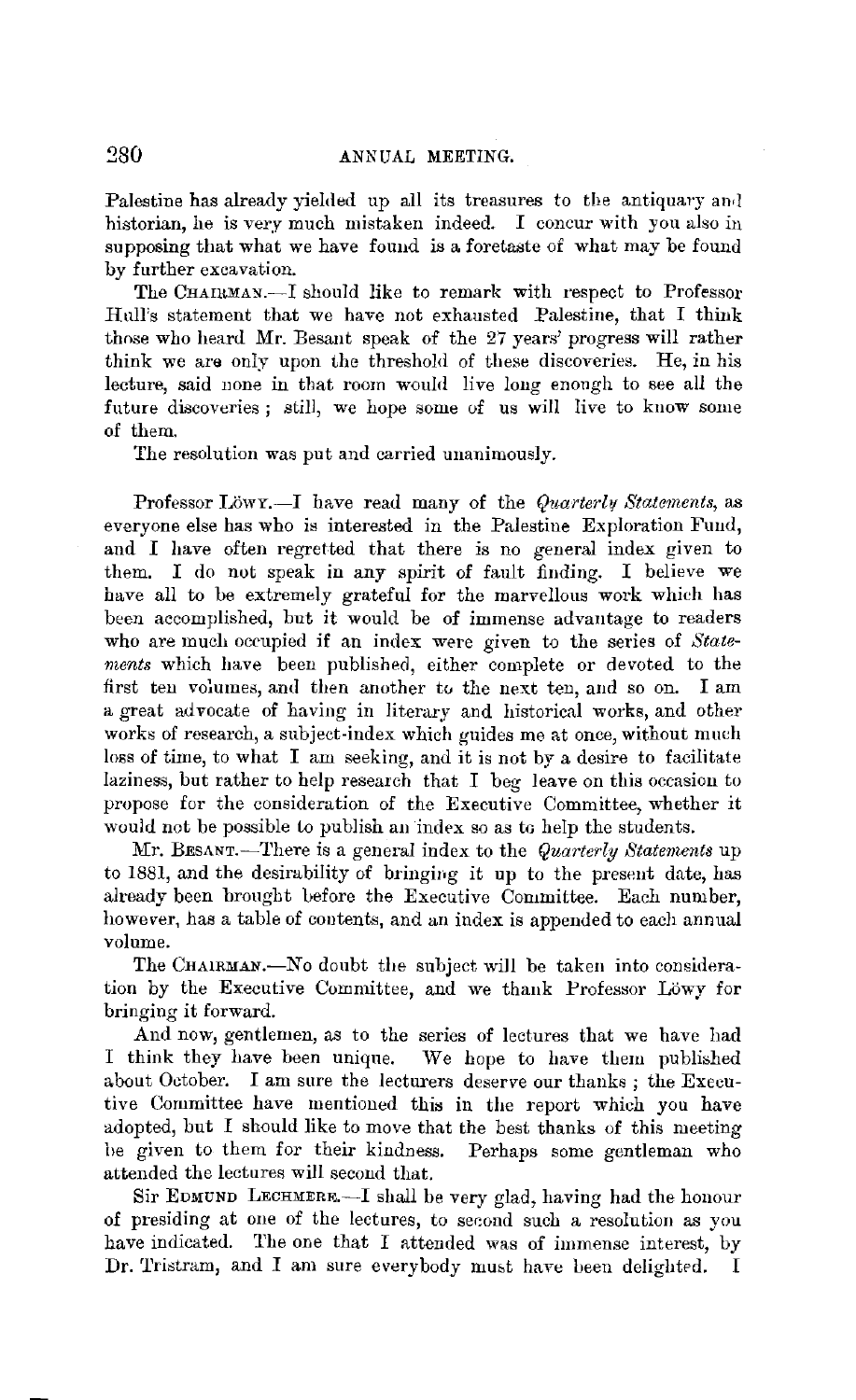have great pleasure, therefore, in seconding a very hearty vote of thanks to those gentlemen.

The resolution was carried unanimously.

The CHAIRMAN.—The next vote of thanks I should like to move is to our Honorary Secretary. No one but myself knows how deeply indebted we are to him. He is a busy man, and yet I do not think I have been more than once or twice at any of the meetings when he has been absent ; and when he is present, I feel I am on safer ground than when he is absent. I will say no more. If 1 were to speak ever so long it would only be in his praise, and to express my own indebtedness to him and yours also, and I hope and trust the interest that he has in Palestine will never cease (hear, hear). I beg to move that the best thanks of the meeting be given to Mr. Besant.

The resolution was submitted to the meeting, and carried unanimously.

The CHAIRMAN.-There is Herr Baurath Schick, more than 70 years of age, but age seems to exercise no bad influence on him ; he has given us valuable information, and that information is specially valuable because we can place confidence in him and everything that comes from him.

The resolution was adopted unanimously.

The CHAIRMAN.-Then, gentlemen, we are indebted to Mr. Bliss for continuing Dr. Petrie's work. As has been mentioned, he had been with Dr. Petrie for some time, and had learnt some of his ways. The native workmen work well with him. He seems to understand them, and they understand him, It is to his exertions that we are indebted for this tablet. Unfortunately, his sister had to write to us to say that he was laid up with a severe attack of fever, and we have been in great anxiety about him. Ent a letter from his brother received this morning says : "My dear brother desires me to send you a list of the stores he will require for next time. He is convalescent, although very unwell, and cannot write yet." Mr. Bliss is determined to go on with the work, and adds that he hopes to be on the spot about September 13th. If that be the case, we may look forward to some very interesting results. Everyone will have sympathy with him in his illness ; everyone will hope it may be of short duration, and that he will be able to go on in the autumn with energy in what he has begun. I ask your thanks for Mr. Bliss, for the labours he has bestowed on the work.

The vote was unanimously accorded.

The CHAIRMAN.-There are various correspondents from various localities. We cannot deal with each individually, but I should like a note upon the minutes that we are indebted to them, and thank them for the information sent to us from time to time.

Agreed to unanimously.